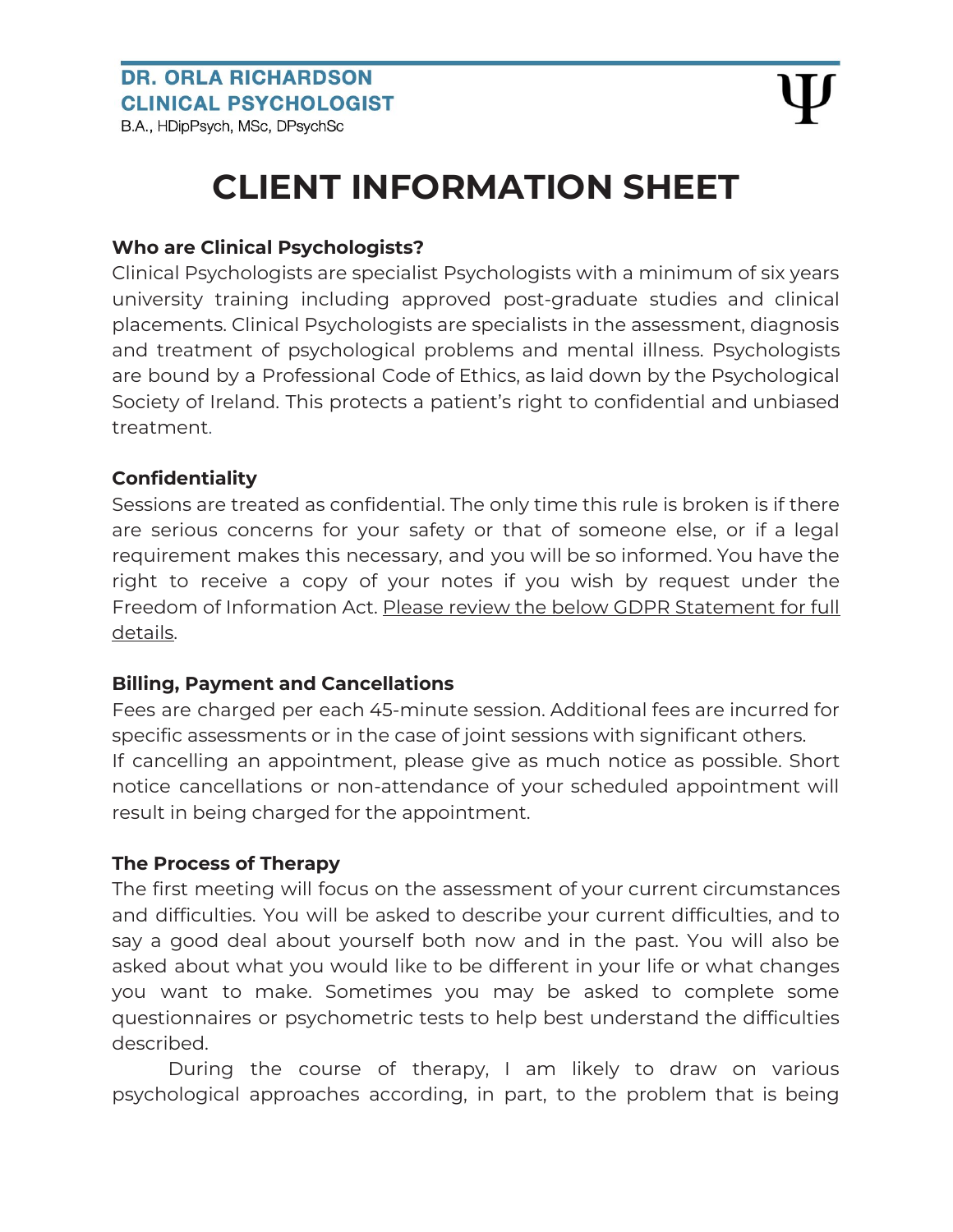B.A., HDipPsych, MSc, DPsychSc

treated and my assessment of what will best benefit you. These approaches include, but are not limited to, Gestalt, cognitive-behavioral, dialectic-behavioural, psychodynamic, system/family, humanistic or psycho-educational.

Therapy is not focused on giving advice but is rather aimed at helping you figure out what you really want to do with the issues or difficulties you may be facing in your life, on finding, in other words, the best solution for you in relation to the problems you are experiencing.

Participation in therapy can result in a number of benefits to you, including improving interpersonal relationships and resolution of the specific concerns that led you to seek therapy. Working toward these benefits, however, requires effort on your part.

You may wonder what people talk about in psychotherapy or how talking can help. In psychotherapy you are invited to talk about anything and everything in the most open possible way – including, for example, your night dreams and daydreams. In doing so, you explore the way you understand yourself and others – which may then lead you to make changes. In therapy there is no notion that it is right or wrong to talk about particular topics, and it is important to be able to say whatever comes into your mind.

Psychotherapy does have emotional ups and downs associated with it. The important thing is to commit yourself to regular attendance in advance and is not something that gets cancelled for minor reasons. Weekly sessions are recommended, particularly in the early stage of therapy, to best support a beneficial therapeutic experience.

Any contact between sessions should be limited to the scheduling appointments. All other queries relating to attendance should be discussed within the therapy session.

# **GDPR Privacy Statement**

Any personal data which you provide to the above-named Psychologist will be treated with the highest standards of security and confidentiality, in accordance both with Irish and European Data Protection legislation and with codes of ethics and practice for psychologists (PSI). It is necessary for the Psychologist to collect and process your personal data and data related to your wellbeing and mental health in order to provide you with consultation,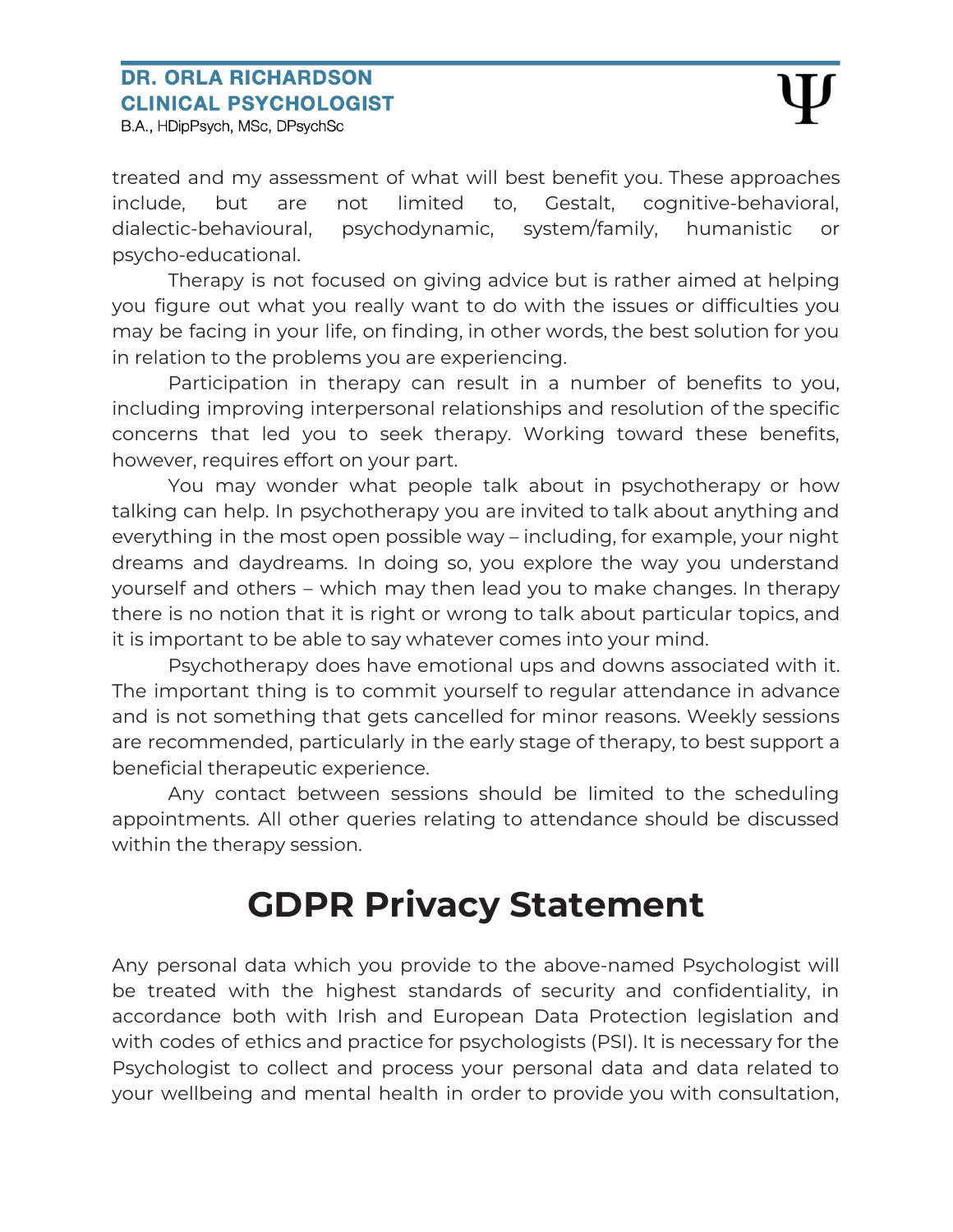B.A., HDipPsych, MSc, DPsychSc

assessment, psychotherapy, and psychological interventions. This notice sets out details of the information that is collected, how it is processed and who it is shared with. It also explains your rights under data protection law in relation to processing of your data.

#### **Collecting Your Personal Data**

When you make contact with the Psychologist to set up an appointment you provide certain personal data (e.g. your name, phone number, e-mail address). If referred by another then the Psychologist may receive data about you from persons who refer you to their service.

The Psychologist collects data from you in the course of providing you with their service (e.g. date of birth, GP contact information, ICE contact). All information received about and from you will be used by the Psychologist only in accordance with the purposes outlined in this notice.

#### **The Purpose and Legal Basis for Collecting Your Data**

Any personal data you provide in the course of availing from the services of the Psychologist provided will be processed fairly and lawfully.

In keeping with professional codes of ethics and practice the processing of personal data by the Psychologist is necessary in the course of its legitimate activities.

Records are maintained for the purposes of aiding in the monitoring of a Client's progress. Records are especially important when there are significant periods of time between therapy contacts or attendance. Appropriate records can also help to protect both Client and Psychologist. Precise record keeping can help provide clarity in the event of legal or ethical proceedings.

For the purposes stated above confidential electronic notes of sessions and consultations with Clients will be recorded.

The Psychologist stores your information securely and retains records for a period of seven years following termination of treatment in keeping with professional codes of practice.

The Psychologist will only ask for and keep information that is necessary and will make every effort to keep it as accurate and up to-date as possible. The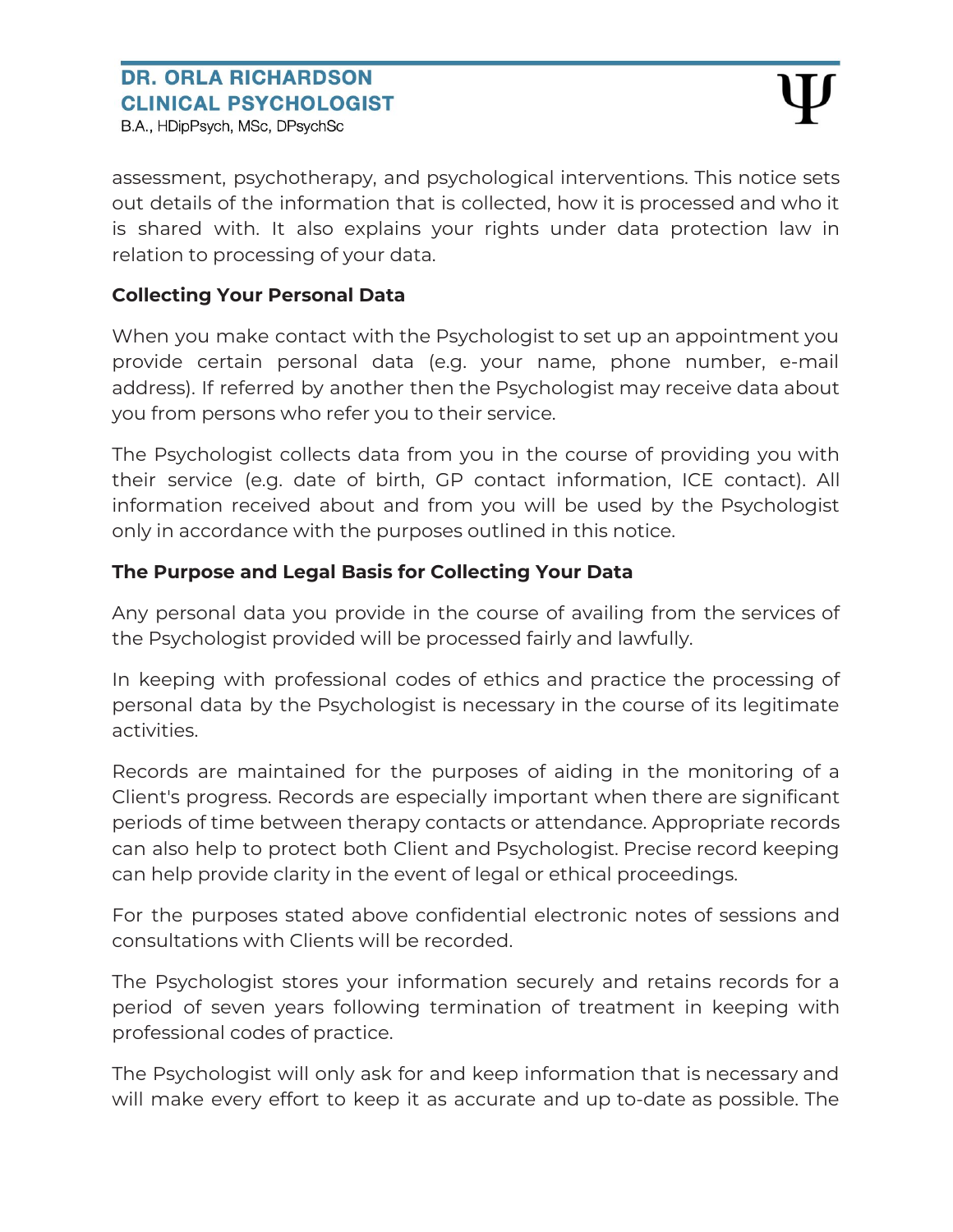Psychologist will explain the need for any information we ask for if you are not sure why it is needed.

Client records are regulated in such a manner that they are only accessed by the Psychologist.

#### **Details of Third Parties With Whom Your Personal Data May be Shared**

The information you provide to the Psychologist is confidential, however there are circumstances in which it may be necessary to share aspects of your data with third parties for the purposes outlined below.

#### **Disclosure of Information to Other Health Care Professionals:**

In the context of referral to other health care professionals, it may be necessary to furnish them with relevant parts of information in order for them to provide you with the treatment and services you need. This information will only be given with your explicit consent, except when there is serious concern for your safety.

The Psychologist may wish to liaise with other professionals involved in your care to ensure that an optimal care plan is in place for you. This will only be done with your consent.

#### **Disclosures to Other Third Parties:**

Clients sometimes request that confirmation of their attendance be shared with a third party, this will only be done with your consent.

In the case of requests made by solicitors or other third parties to have your records released, the Psychologist will only release information with your signed consent.

#### **Disclosures Required or Permitted Under Law**

The information that you provide to the Psychologist is confidential to the service. In keeping with codes of ethics for Psychologists, the information shared within the context of treatment is treated in a strictly confidential manner and will not be divulged to others without your consent, except in the following exceptional circumstances: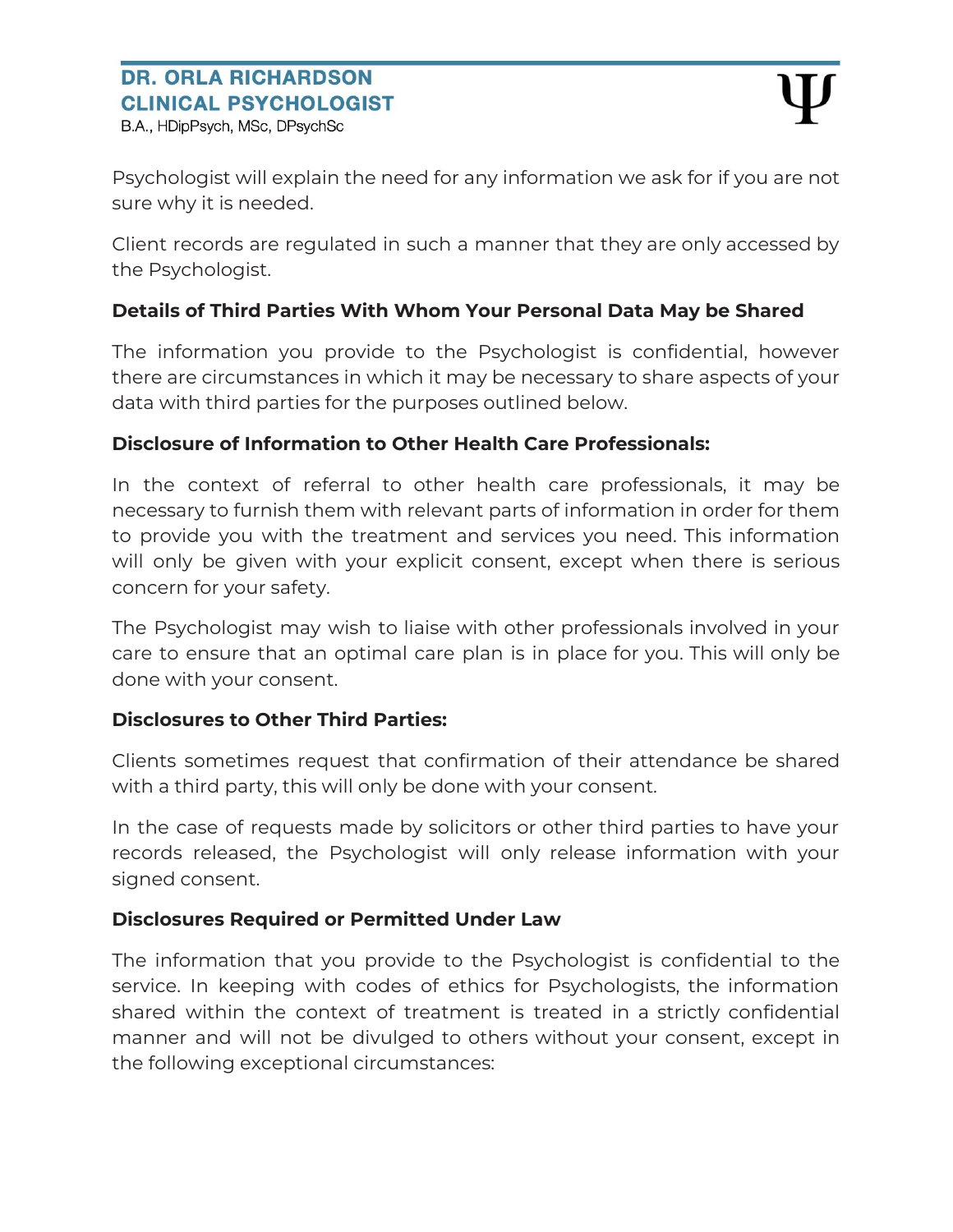- If there is a serious concern that there may be a threat to your safety or life or that of another.
- In the context of criminal behaviour and disclosures required by legal process.
- Psychologists are legally obliged under the Children First Act 2015 to report child protection concerns and retrospective disclosures of abuse to Túsla Child & Family Agency, or *An Garda Síochána*. If you have concerns in relation to mandatory reporting your Psychologist will provide you with information and support in relation to them.

If it becomes necessary to breach confidentiality, every effort will be made to discuss this with you before that step is taken. Information to third parties is provided on a need to know basis and is done so with great sensitivity.

#### **Supervision, Professional Development and Quality Assurance**

It is best practice that Psychologists attend professional supervision and engage in reflective practice at which they discuss Client presentations as part of their continuing professional development. In these situations, any identifying information pertaining to the Client concerned is not revealed.

#### **How Long Your Data is Kept**

In keeping with the data protection principles the Psychologist will only store your data for as long as is necessary. For the purposes described here the Psychologist will store your data for a period of seven years following the termination of treatment.

#### **Accessing Your Notes**

You have the right of access to all the personal information held about you by the Psychologist.

If you wish to see your record please discuss this with your Psychologist, who will review the information on your records with you.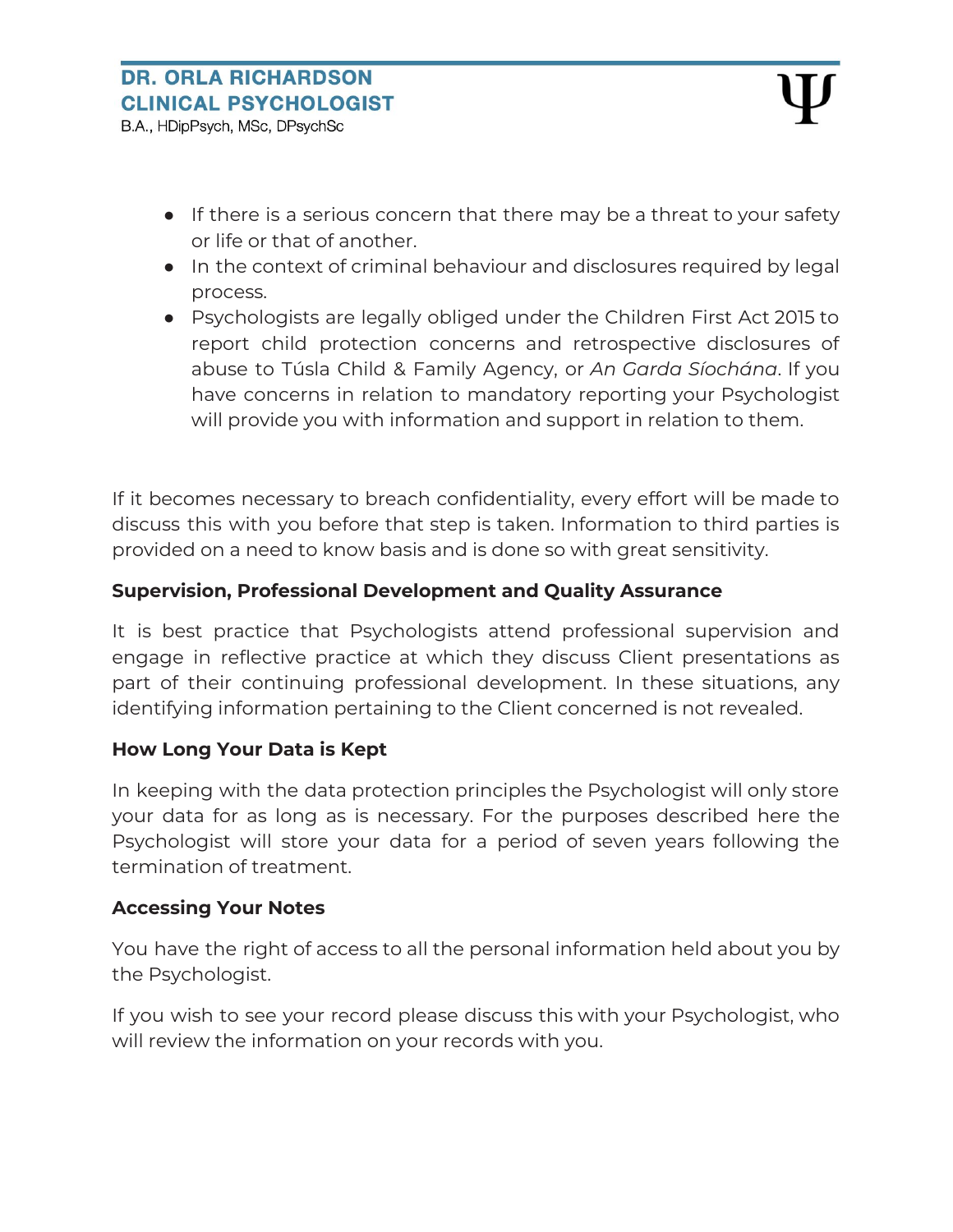B.A., HDipPsych, MSc, DPsychSc

If you wish to receive a copy of your records having viewed them, you can make a formal written **Request for Release of Psychology Notes** to the Psychologist and they will be provided to you within thirty days or sooner free of charge.

#### **Your Rights**

You have various rights under data protection law, subject to certain exemptions, in connection with the Psychologist's processing of your personal data, including the right:

- To find out if the Psychologist uses your personal data, accesses your personal data and receives copies of your personal data;
- To have inaccurate/incomplete information corrected and updated;
- In certain circumstances, to have your details deleted from systems that the Psychologist uses to process your personal data or have the use of your personal data restricted in certain ways;
- To object to certain processing of your data by the Psychologist;
- To exercise your right to data portability where applicable (i.e. obtain a copy of your personal data in a commonly used electronic form);
- Where the Psychologist has relied upon consent as a lawful basis for processing, to withdraw your consent to the processing at any time;
- To not be subject to solely automated decision;

If you have any queries in relation to your personal data held by the Psychologist please discuss this with Dr. Richardson during attendance or contact at [drorlarichardson@gmail.com.](mailto:drorlarichardson@gmail.com)

You also have the right to lodge a complaint with the Data Protection Commission if you are unhappy with the Psychologist's processing of your personal data. Details of how to lodge a complaint can be found on the Data Protection Commission's website ([www.dataprotection.ie\)](http://www.dataprotection.ie/), or by telephoning 1890 252 231.